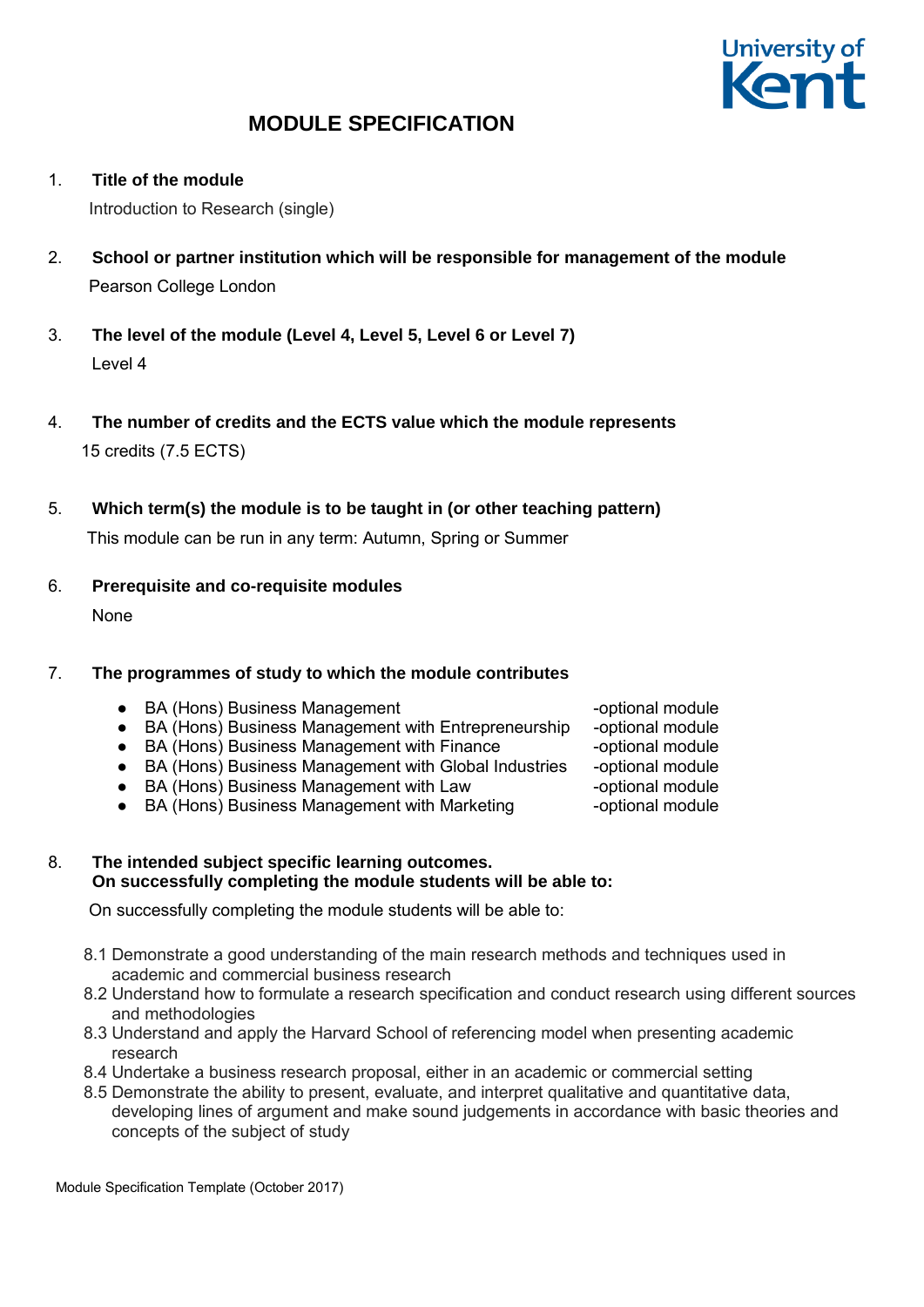

#### 9. **The intended generic learning outcomes. On successfully completing the module students will be able to:**

On successfully completing the module students will be able to:

- 9.1 work autonomously and independently on projects with guidance from others, taking responsibility for their own work and learning.
- *9.2* work under pressure, producing set outputs within a definite time-limited period

## 10. **A synopsis of the curriculum**

#### **Module aims**

This module aims to provide students with a solid introduction to the main qualitative and quantitative research techniques used in both academic and commercial business research. Its primary role is to prepare them for undertaking a business research project, whether in a university or business setting, helping them to appreciate the importance of ideas such as reliability, validity and generalizability for ensuring that research is of a good quality. The module will also equip students with some ability at critically assessing the quality of research outputs of others.

#### **Overview**

The following topics will be covered:

- 1. The purpose of business and management research
- 2. Formulating a research topic; Understanding research approaches (the research onion)
- 3. Negotiating Access; Research Ethics; Selecting Samples
- 4. Using secondary data
- 5. Collecting data through observation
- 6. Collecting data through interviews
- 7. Collecting data through questionnaires
- 8. An introduction to analysing qualitative data
- 9. An introduction to analysing quantitative data
- 10. Writing a research report

## 11. **Reading list (Indicative list, current at time of publication. Reading lists will be published annually)**

- Research Methods for Business Students. (2012). Saunders, M., Lewis, P., and Thornhill, A. Financial Times: Prentice Hall
- Doing Research in Business and Management: An Essential Guide to Planning Your Project. (2011). Saunders, M., and Lewis, P. Financial Times Prentice Hall
- Business Research Methods (2011). Bryman, A., and Bell, E. Oxford Univeristy Press
- Interpreting Qualitative Data. (2011). Silverman, D. Sage.
- Quantitative Methods for Business Research. (2014) Duignan, P. CenGage.
- PLUS: Journal articles exemplifying key research methods, where appropriate, e.g.: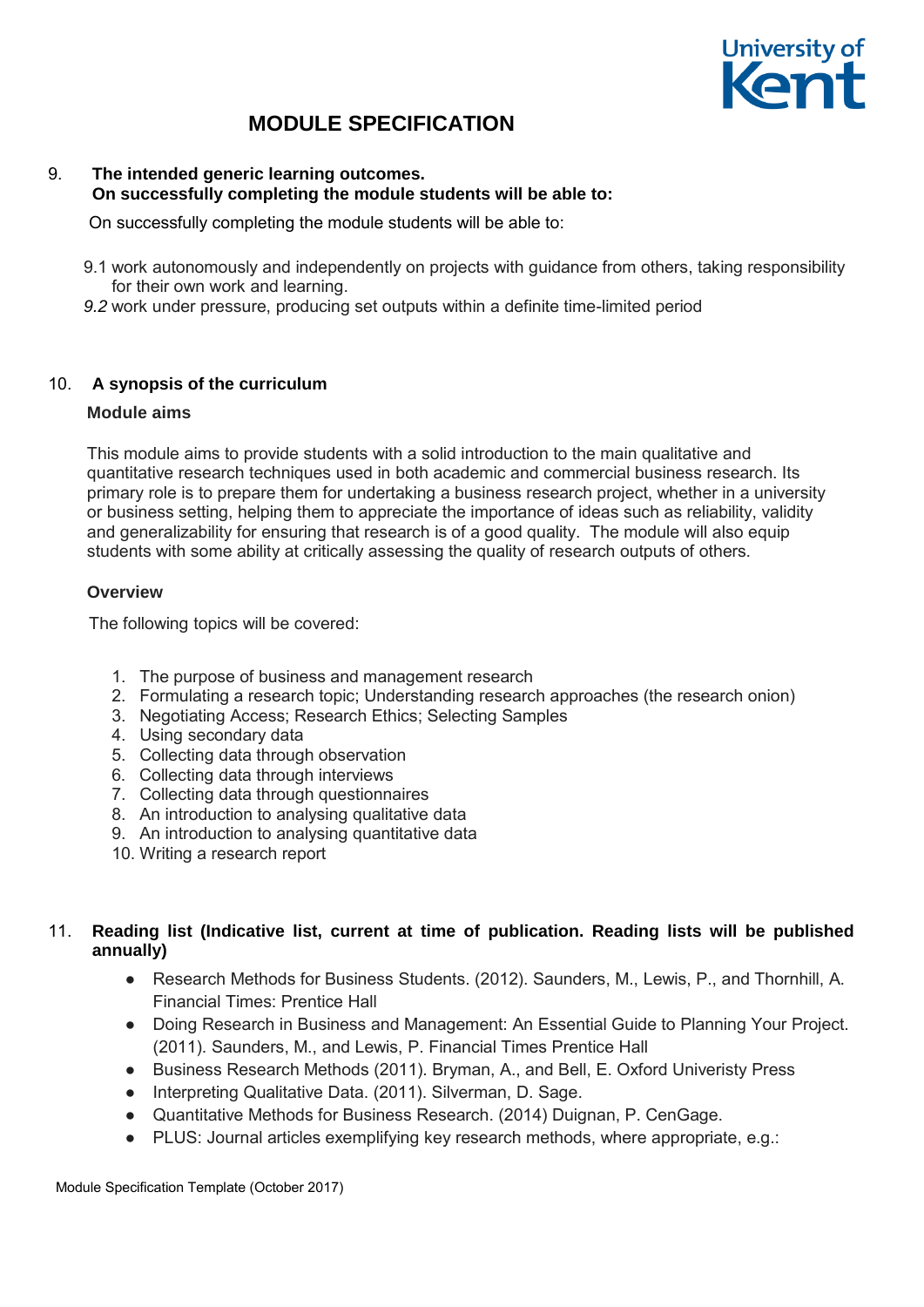# **MODULE SPECIFICATION COVER SHEET**



● Body Ritual among the Nacirema. 1956. Miner, H. in American Anthropologist 58:3, June.

## 12. **Learning and teaching methods**

For full details please see the teaching and learning strategy in the programme specification. Students study this module partly through a mentored independent model. This comprises of a combination of 10 x weekly online lectures and 10 x weekly seminars to be conducted face to face.

Scheduled Hours: 35 Placement Hours: 00 Independent Study Hours: 115 Total Study Hours: 150

## 13. **Assessment methods**

## 13.1 Main assessment methods

This module will be assessed through coursework of 2,800 words consisting of:

- 1. A 1000 word research project proposal (30% of overall grade), including an annotated bibliography
- 2. A final research report of 1800 words that demonstrates a range of applied research skills and builds on the student's research project proposal and reflects on developments since. The report should outline the student's findings and recommendations and reflect on their methodology (70% of overall grade)

A student must pass assessment two, the report, to pass the module

13.2 Reassessment methods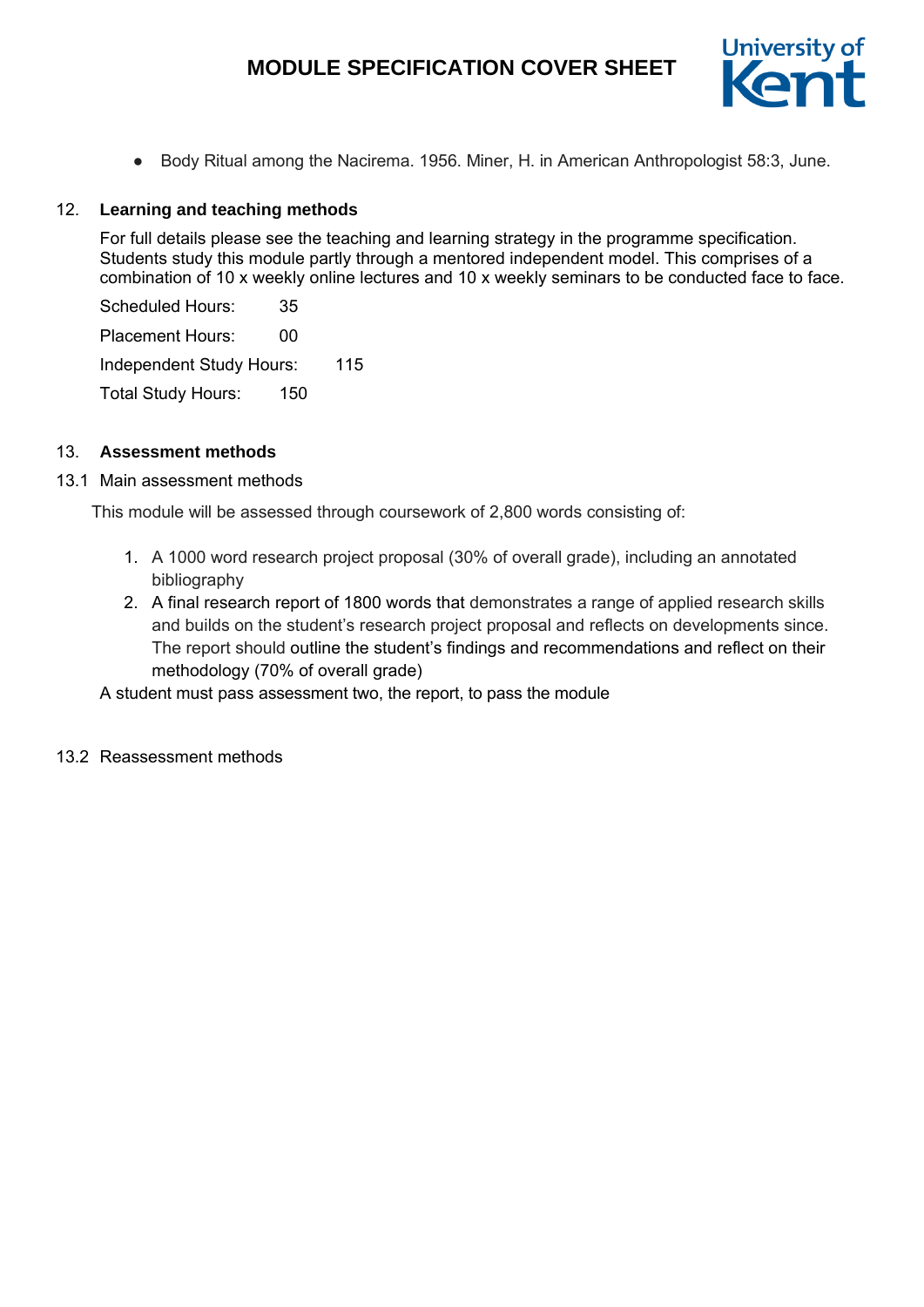

| <b>Module</b><br>learning<br>outcome        |                           | 8.1          | 8.2          | 8.3          | 8.4          | 8.5          | 9.1         | 9.2          |  |  |
|---------------------------------------------|---------------------------|--------------|--------------|--------------|--------------|--------------|-------------|--------------|--|--|
| Learning/<br>teaching<br>method             | <b>Hours</b><br>allocated |              |              |              |              |              |             |              |  |  |
| <b>Private Study</b>                        | 115                       | $\mathbf{x}$ | $\mathbf x$  | $\mathbf{x}$ | $\mathbf{x}$ | $\mathbf{x}$ | $\mathbf x$ | $\mathbf{x}$ |  |  |
| <b>Lectures</b>                             | 10                        | $\mathbf{x}$ | $\mathbf{x}$ |              |              |              |             |              |  |  |
| <b>Seminars</b>                             | 25                        | $\mathbf{x}$ | $\mathbf{x}$ | $\mathbf{x}$ | $\mathbf{x}$ | $\mathbf x$  | $\mathbf x$ | $\mathbf{x}$ |  |  |
|                                             |                           |              |              |              |              |              |             |              |  |  |
| <b>Assessment</b><br>method                 |                           |              |              |              |              |              |             |              |  |  |
| <b>Research</b><br>proposal<br>(1000 words) |                           | $\mathbf{x}$ | $\mathbf{x}$ | $\mathbf{x}$ | $\mathbf{x}$ |              | $\mathbf x$ | $\mathbf{x}$ |  |  |
| <b>Research</b><br>report (1800<br>words)   |                           | X            | $\pmb{\chi}$ | X            | $\mathbf{x}$ | $\mathbf x$  | $\mathbf x$ | X            |  |  |

14. **Map of module learning outcomes (sections 8 & 9) to learning and teaching methods (section12) and methods of assessment (section 13)** 

#### 15. **Inclusive module design**

The Collaborative Partner recognises and has embedded the expectations of current equality legislation, by ensuring that the module is as accessible as possible by design. Additional alternative arrangements for students with Inclusive Learning Plans (ILPs)/ declared disabilities will be made on an individual basis, in consultation with the relevant policies and support services.

The inclusive practices in the guidance (see Annex B Appendix A) have been considered in order to support all students in the following areas:

- a) Accessible resources and curriculum
- b) Learning, teaching and assessment methods

#### 16. **Campus(es) or centre(s) where module will be delivered**

Pearson College London